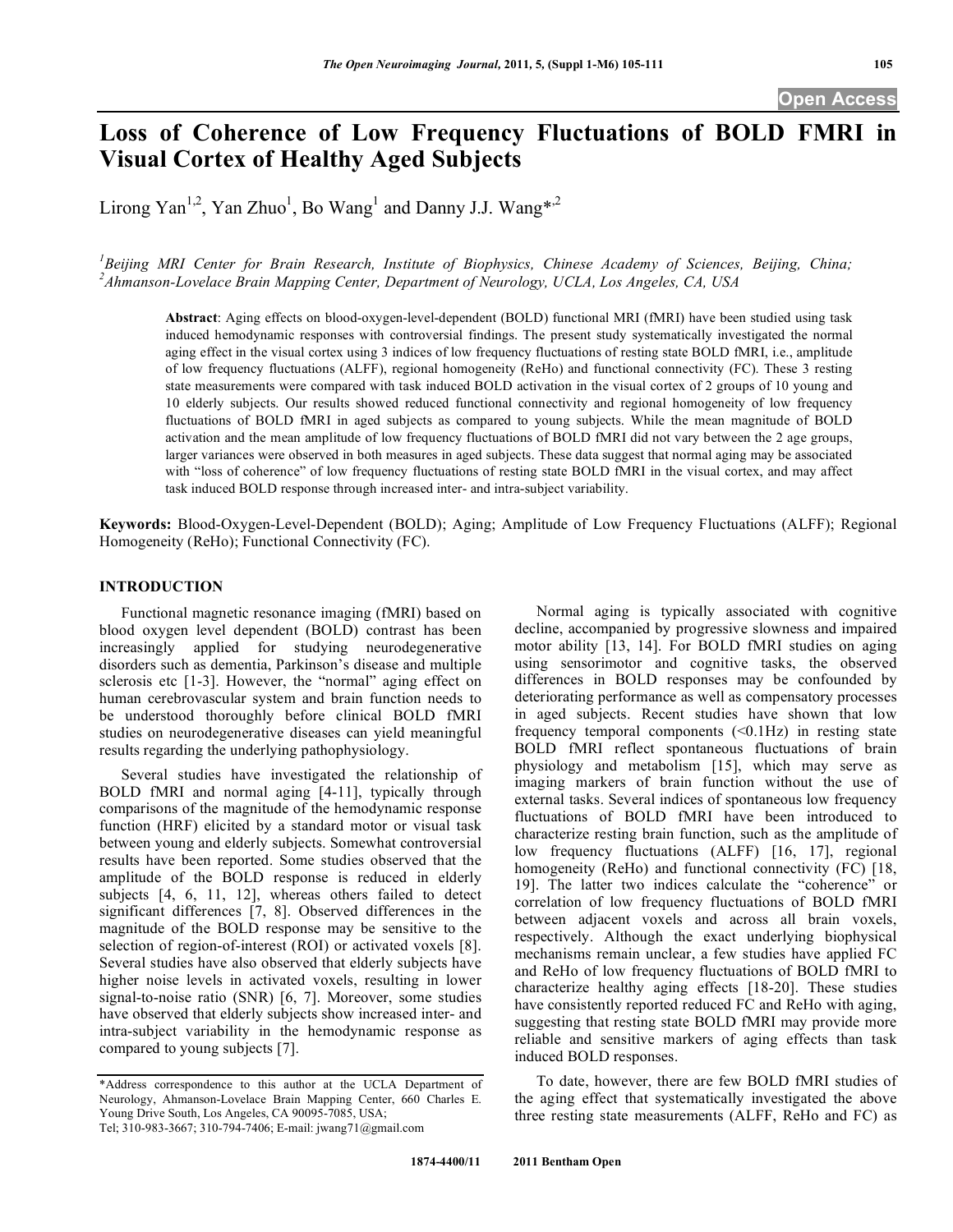well as their associations with task-induced BOLD response. In the present study, we attempted to fill in this knowledge gap by applying all three indices of low frequency fluctuations of resting state BOLD fMRI which were further compared with visual cortex activation in two groups of healthy young and elderly volunteers. Our hypothesis was that normal aging is associated with reduced coherence of resting state BOLD fMRI as manifested by decreased functional connectivity and regional homogeneity. We also hypothesize that normal aging is associated with reduced BOLD responses to sensorimotor activation as well as reduced amplitude of low frequency fluctuations of BOLD fMRI at baseline.

## **METHODS**

## **Experimental Design and Imaging Parameters**

 All MR imaging experiments were performed on a Siemens Tim Trio 3T scanner (Erlangen, Germany) using 12-channel head coil. A total of 20 subjects (Chinese Han ethnicity) including 10 young volunteers (age 23±2 yrs, 6 males) and 10 elderly subjects (age 66±3 yrs, 5 males) participated in this study after they provided written informed consent. All participants were screened for neurological or psychiatric illnesses including alcoholism, depression, schizophrenia, bipolar affective disorder, prior history of stroke or significant head injury, Alzheimer's, Parkinson's, or Huntington's disease [8]. A single-shot dualecho gradient-echo EPI with interleaved TE was developed to acquire 4 different TE data sets for every 2 consecutive TRs (TE1=20ms and TE2=50ms for one TR, TE3=35ms and TE4=65ms for the following TR) [17]. The purpose of this multiecho EPI sequence was to account for potential changes of T2\* between the 2 age groups. Each subject underwent two experiments within the same scanning session using the dual-echo EPI sequence: 1) resting state with eyes closed; and 2) block-design 30s off/on flashing checkerboard visual stimulation. Each scan with 480 acquisitions took 8 min. Ten oblique slices with 5mm thickness and 1mm gap were scanned parallel to the anterior-posterior commissure (AC-PC). Other parameters included: FOV=220mm; matrix= $64\times64$ ; bandwidth= $2442\text{Hz/pixel}$ ; TR=1s (effective  $TR = 2s$ ; flip angle=65°. To remove the contribution of cardiac and respiratory pulsation in the spontaneous low frequency fluctuations of BOLD fMRI, respiratory and cardiac pulses were recorded in real time during all experiments using the scanner's built-in pulse-oximetry and a respiratory belt, respectively. For each subject, conventional T1 weighted 3D images were acquired using an MPRAGE sequence (TR/TE/TI=1730/ 3.96/ 1100 ms; flip angle=15°; matrix=128×128, voxel size=1.9×1.9×1.9 mm<sup>3</sup>) for anatomic MRI.

## **Data Processing**

 For each subject, all EPI data were corrected for head motion offline using SPM2 (Wellcome Department ofImaging Neuroscience, University College London), which was performed independently for each TE. Image registration was also performed to align the resting and activation scans. Analyses of fMRI data were carried out at individual subject level and group level.

 For individual subject analyses, no spatial smoothing was applied since previous studies have shown that spatial smoothing may modulate (enhance) the magnitude of low frequency noise in BOLD fMRI [21, 22]. During the resting state, for each brain pixel, the amplitude of low frequency fluctuations (ALFF) was determined by the standard deviation (SD) of the signal time course in the low frequency band of 0~0.1Hz (normalized by mean intensity). BOLD fMRI signals associated with recorded respiratory and cardiac pulsations were removed offline using retrospective image-based correction (RETROICOR) [23]. Brain activation data were analyzed using general linear model in SPM2. The Z statistic maps were thresholded at a significance level of  $p<10^{-2}$  with at least 20 contiguous voxels for each TE dataset in each subject. For each subject, the ROI (here named as sROI) was defined by the pixels demonstrating common activation for all TE data in the visual cortex. The task-induced BOLD signal changes and low frequency fluctuations were drawn from sROI for the comparison between the two age groups. Furthermore, the relationship between task-induced BOLD signal changes and low frequency fluctuations was investigated based on mean values within sROI across subjects.

 For functional connectivity analyses of the resting state fMRI, the seed was defined to include all significant voxels within 6mm of the location of the peak activation in each subject. Correlation analysis was then carried out across brain pixels using the seed time course as the reference function. To study the regional homogeneity (ReHo) of resting state fMRI between the two age groups, we adopted Kendall's coefficient of concordance (KCC) [18, 24] to measure regional homogeneity of the time series of a givenvoxel with those of its nearestneighbors (26 voxels) in a voxel-wise manner.

 For group analyses of BOLD activation, image normalization into a canonical template (Montreal Neurology Institute brain atlas) and spatial smoothing (FWHM=6/6/8mm) were performed in each subject, followed by one-sample t-test within the young and aged group respectively. Two subjects (a young subject and an elderly subject) were excluded from group analyses, because of obvious failure of spatial normalization. The statistic map for each subject was also thresholded at a significance level of  $p<10^{-2}$  with at least 20 contiguous voxels for each TE dataset. The number of activated pixels and mean T values for each subject were compared between the two age groups. The group FC and ReHo maps were generated by performing one-sample t-test on the spatially normalized FC and ReHo maps of all subjects in each age group, respectively. Mean values of BOLD signal changes, ALFF, FC and KCC were measured from 2 visual ROIs respectively: 1) common ROI (cROI) including activated voxels in both the young and elderly groups during the activation fMRI scan; and 2) or ROI (oROI) including activated voxels in either the young or elderly group during the activation fMRI scan.

#### **Statistical Analysis**

 Statistical analyses were performed using the SPSS 13.0 software package (SPSS, Inc., Chicago, IL, USA). The repeated measures analysis of variance (ANOVA) was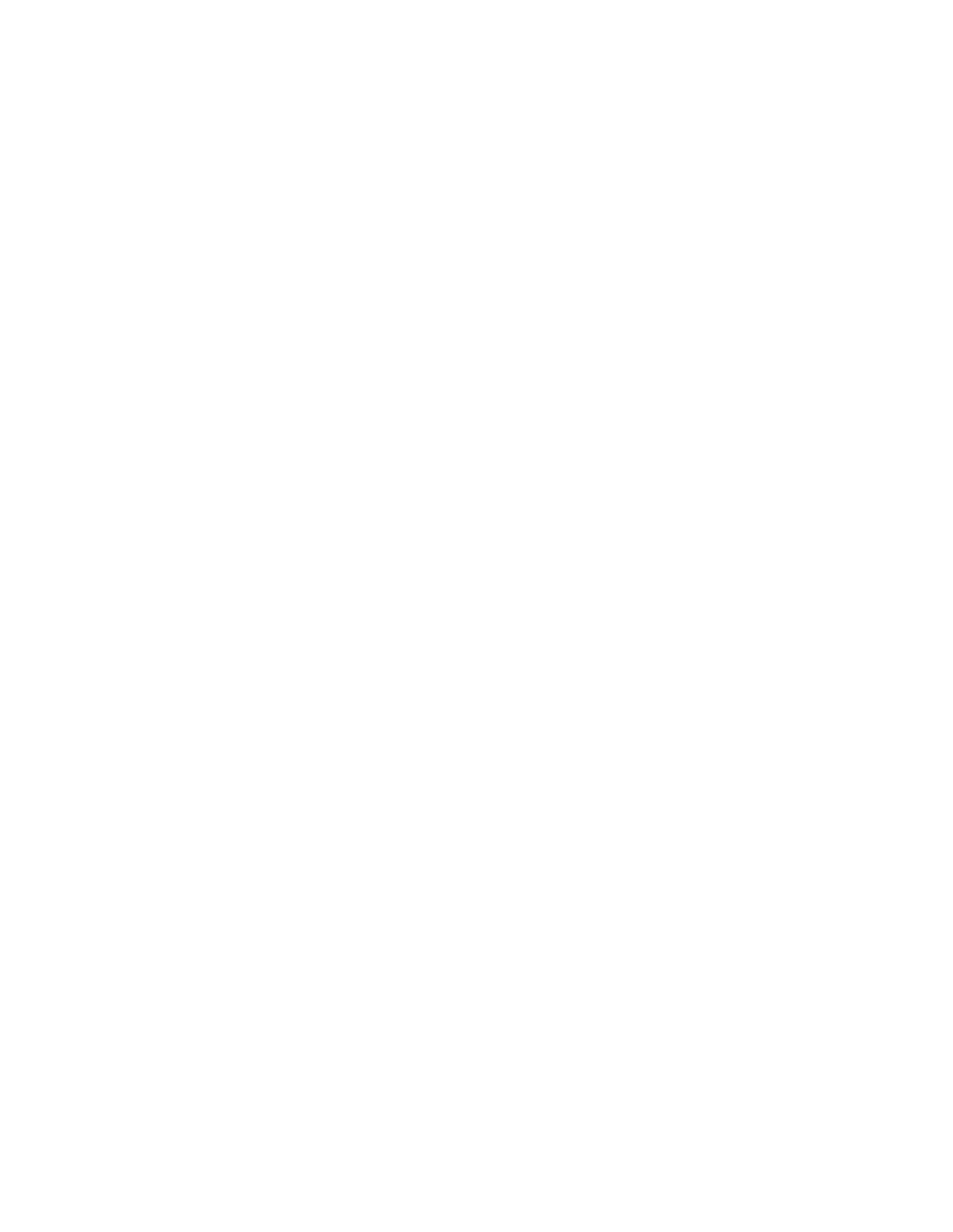**Fig. (4).** Group functional connectivity maps of young and elderly groups at TE=35.

changes are not different in pixels of peak activation between young and elderly subjects, the number of "deactivated" pixels and thereby the variance of BOLD activation increase in aged subjects when larger ROIs are used. Overall, past fMRI studies on aging seem to suggest both increased interand intra-subject variability of task induced BOLD responses in aged subjects, although the mean magnitude of peak activation may not be significantly affected by age. Our findings are largely consistent with previous fMRI studies since the area of group activation was larger in young subjects compared to elderly subjects, while mean BOLD signal changes were not different between the 2 age groups. Additionally, the inter-subject variability (SD) of BOLD activation was larger in the elderly subjects than young subjects, as demonstrated in Fig. 1.

 A consensus has emerged from recent studies that low frequency fluctuations of resting state BOLD fMRI reflect spontaneous fluctuations in brain physiology and metabolism at baseline. Measurements of resting state BOLD fMRI may provide surrogate indices of baseline brain function without the use of external tasks. In the present study, we systematically investigated and compared 3 indices of low frequency fluctuations of BOLD fMRI (ALFF, ReHo and FC) in characterizing aging effects in the visual cortex. The main findings were: 1) there was no difference in mean ALFF values between the two age groups, but the intersubject variability of ALFF was larger in elderly subjects than that of young subjects  $(p=0.014)$ . This result matches well with activation induced BOLD fMRI data; 2) The group FC map (Fig. **4**) demonstrates weaker FC in the visual cortex (oROI) of elderly subjects than that of young subjects (p=0.056); 3) The mean ReHo values were reduced in the visual cortex (oROI) of aged subjects compared to young subjects (p=0.029). All 3 findings provided converging evidence supporting the hypothesis for the "loss of coherence" in low frequency fluctuations of BOLD fMRI with aging. In particular, both ReHo and FC are direct indices of regional and long-range coherence of spontaneous fluctuations of BOLD fMRI. Reductions of FC and ReHo have been reported in aged subjects and patients with Parkinson's and Alzheimer's disease [18, 19, 25, 26], suggesting measurements of resting state BOLD fMRI may provide sensitive and reliable imaging markers of healthy aging and neurodegenerative processes while avoiding confounding factors such as deteriorating performance and compensatory processes etc.

 It is worth noting that the differences in FC and ReHo values were detected in the relative large oROI including activated pixels in either the young or the aged group rather than the cROI that contained commonly activated pixels. This result suggests that the observed loss of coherence of low frequency fluctuations (reduced ReHo and FC) with healthy aging is a quite subtle effect, at least in the visual cortex. It is manifested in the peripheries of the activation foci where larger variances of BOLD responses have been reported in aged volunteers [8]. The biophysical mechanisms underlying age-related loss of coherence of low frequency fluctuations of resting state BOLD fMRI remain unclear. Because both parameters measure the similarity of the time series of a given voxel to those of its nearest neighbors and to those of all brain pixels, ReHo and FC are likely mediated by short and long range cortical connections. Loss or malfunction of these connections may play a role. It has been reported that aging may affect cortical and sub-cortical connections through cell loss, synaptic degeneration, blood flow reduction,neurochemical alteration as well as central nervous system reorganization [27]. All these histological changes may influence regional homogeneity and functional connectivity in the visual cortex as well as in other brain regions.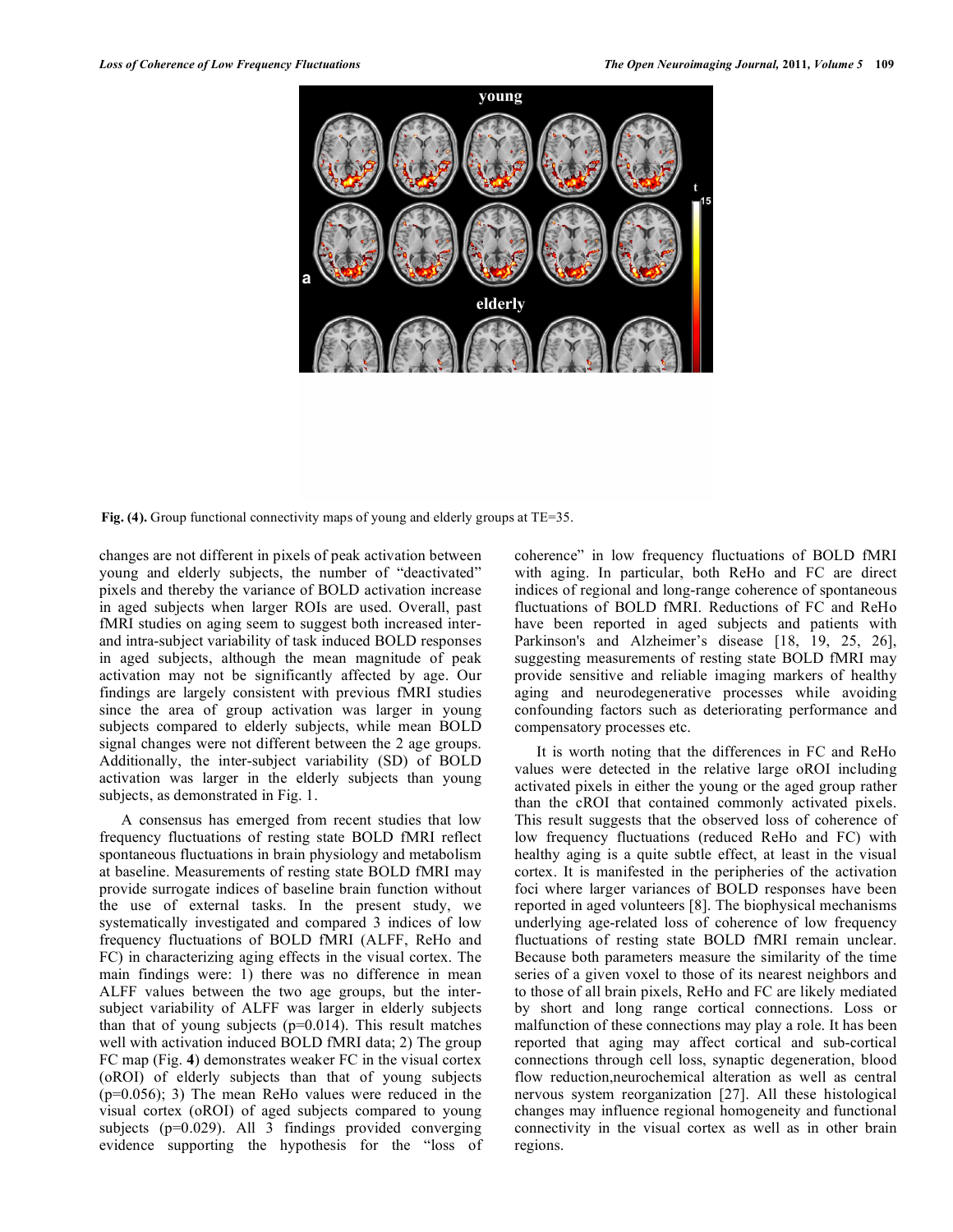

**Fig. (5).** Mean KCC between the young and elderly subjects within the oROI containing activated pixels in either the young or aged group at each TE.



Fig. (6). Scatter plot of amplitude of low frequency fluctuations (ALFF <0.1Hz) vs.relative BOLD signal changes in the visual sROIs for young and elderly groups. Each color represents one subject.

 Another finding from the present study as well as earlier studies [17, 28] was significant linear correlations between activation induced BOLD signal changes and the magnitude of low frequency fluctuations at baseline  $( $0.1\text{Hz}$ ). This$ observation suggests a shared mechanism underlying the BOLD contrast and spontaneous fluctuations in BOLD fMRI, such as aerobic glycolysis [29]. The apparently increased variances/dispersion of associations between activation induced BOLD signal changes and ALFF in aged subjects is not well understood (Fig. 6). It may be related to greater variances of vascular reactivity in aged compared to young subjects, which can be assessed using fMRI responses to hypercapnia challenge. The lack of associations between ReHo, FC and activation induced BOLD responses suggests that ReHo and FC may reflect different aspects and properties of the resting state fMRI compared to ALFF. It is highly likely that ReHo, FC and ALFF together may provide thorough characterization of the resting state brain function than using each parameter alone. In the present study, the image coverage was limited (10 6mm slices parallel to AC-PC covering the visual cortex) due to acquisition of multi-TE fMRI data. Our findings need to be replicated and validated in brain regions other than the visual cortex (e.g. default network) in future studies on aging and neurodegenerative diseases.

#### **CONCLUSION**

 The present study systematically investigated the normal aging effect using 3 indices of low frequency fluctuations of resting state BOLD fMRI, and compared them with task induced BOLD activation in the visual cortex. Our results showed reduced functional connectivity and regional homogeneity of low frequency fluctuations of BOLD fMRI in aged subjects as compared to young subjects. While the mean magnitude of BOLD activation and the mean amplitude of low frequency fluctuations of BOLD fMRI did not vary between the 2 age groups, larger variabilities were observed in both measures in aged subjects. These data suggest that normal aging may be associated with loss of coherence of low frequency fluctuations of resting state BOLD fMRI in the visual cortex, and may affect task induced BOLD response through increased inter- and intrasubject variability.

#### **ACKNOWLEDGEMENT**

 This work was supported by Ministry of Science and Technology of China grant (2005CB522800), National Nature Science Foundation of China grants (30621004,90820307) and US NIH grant AG016570-11A.